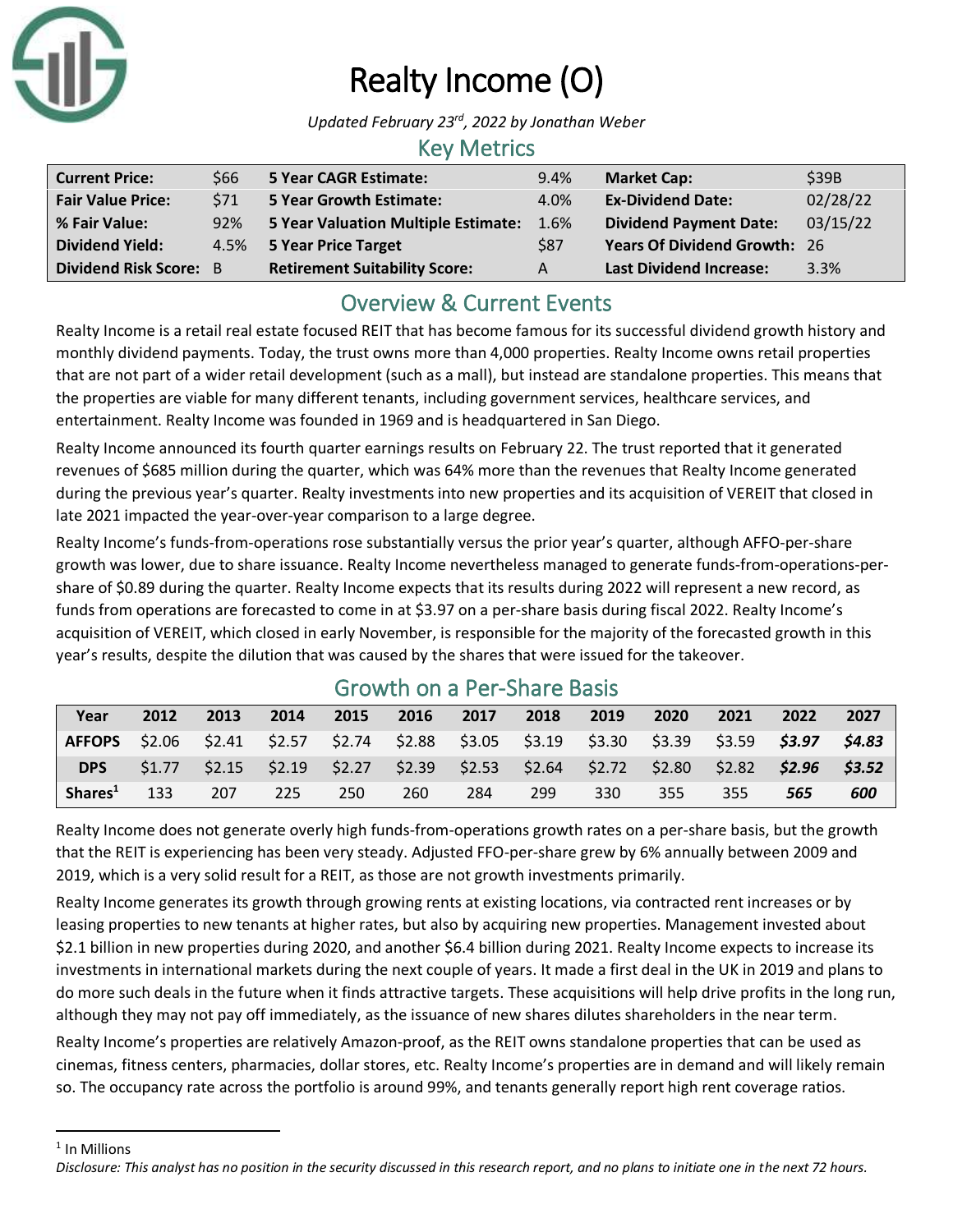

# Realty Income (O)

*Updated February 23rd, 2022 by Jonathan Weber*

#### Valuation Analysis

| Year                                           | 2012 | 2013 | $\sim$ 2014 | 2015       | 2016 2017 | 2018     | 2019      | 2020      | $-2021$ | <b>Now</b> | 2027 |
|------------------------------------------------|------|------|-------------|------------|-----------|----------|-----------|-----------|---------|------------|------|
| P/AFFO 19.4 15.4 18.7 19.0 19.8 18.7 19.7 22.4 |      |      |             |            |           |          |           | 18.3 20.1 |         | 16.6       | 18.0 |
| <b>Avg. Yld.</b> 4.5%                          |      | 5.0% | $-5.0\%$    | 4.6%  3.9% | $4.4\%$   | $-4.3\%$ | 3.7% 4.5% |           | $3.9\%$ | 4.5%       | 4.0% |

Realty Income has been a higher-quality retail REIT for many years. The trust's strong track record of dividend growth, as well as its solid operational performance, even during the last financial crisis, are reasons for its above-average valuation. Shares currently look slightly undervalued, following a share price decline and guidance increase since our last update. We believe that multiple changes could pose a small tailwind going forward.

## Safety, Quality, Competitive Advantage, & Recession Resiliency

| Year                                                                           |  |  | 2012 2013 2014 2015 2016 2017 2018 2019 2020 2021 2022 2027 |  |  |  |  |
|--------------------------------------------------------------------------------|--|--|-------------------------------------------------------------|--|--|--|--|
| Payout 85.9% 89.2% 85.2% 82.8% 83.0% 82.9% 82.8% 82.4% 82.6% 78.6% 74.6% 72.8% |  |  |                                                             |  |  |  |  |

Realty Income has a relatively high dividend payout ratio, but that has been true for all of the last decade. In fact, its current dividend payout ratio is close to the bottom of the historical range. Due to the steady growth of Realty Income's profits, even during the last financial crisis, the dividend looks sustainable, despite the fact that Realty Income pays out around 80% of its funds-from-operations to its owners in the form of dividends.

Realty Income's most important competitive advantage is its world-class management team that has successfully guided the trust in the past. Management is highly adept at finding attractive investment opportunities while also growing rents from existing properties, which has been very profitable for its shareholders. Due to the focus on standalone properties that can be used in many different ways, Realty Income is relatively safe from the so-called retail apocalypse.

## Final Thoughts & Recommendation

Realty Income stands out from other retail REITs thanks to its very consistent dividend and earnings growth track record. The trust is well-recognized among income investors due to making monthly dividend payments. At the current price, Realty Income does offer an attractive yield of 4.5%, and Realty Income is also trading below our fair value estimate. Due to its solid forecasted total returns we rate Realty Income a hold at the current price.



## Total Return Breakdown by Year

## [Click here to rate and review this research report. Your feedback is important to us.](https://suredividend.typeform.com/to/ScKeFu)

*Disclosure: This analyst has no position in the security discussed in this research report, and no plans to initiate one in the next 72 hours.*